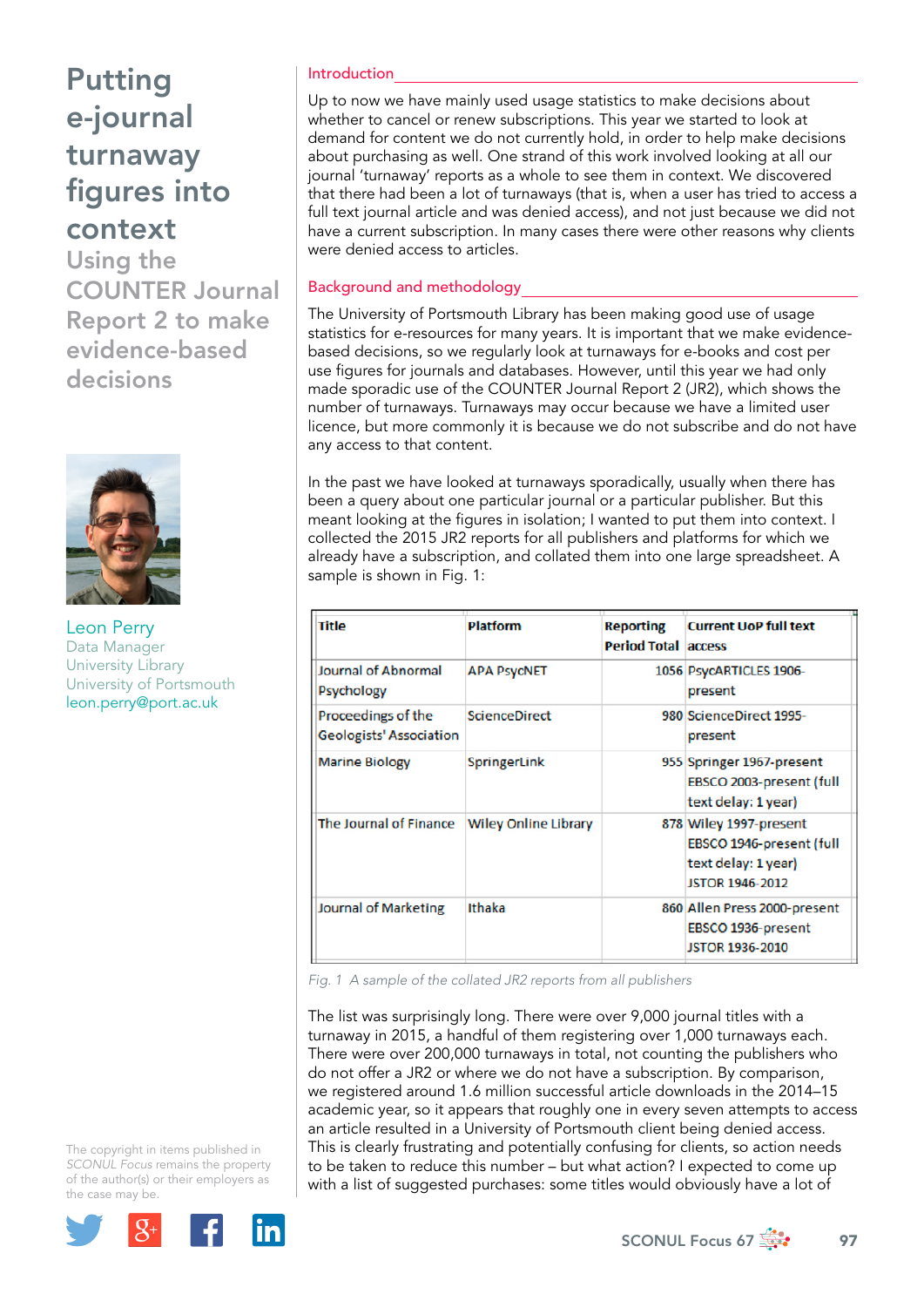Using the COUNTER Journal Report 2 to make evidence-based decisions

turnaways and should clearly be put on the wish list. However, when I looked more closely at each journal, it became clear that there were several reasons for turnaways, and this affected what action should be taken.

### **Context**

It became obvious that we needed to know more about each journal before making any decisions. As well as knowing that access had been denied to many articles, we also needed to find out:

- Are we supposed to have any access at all to articles from that journal?
- If so, which years do we have access to?
- Do we have access via other publishers or via full text databases such as EBSCO databases or JSTOR packages?

With the extra information, the spreadsheet looked like this (Fig. 2):

| <b>Title</b>                                         | <b>Platform</b>             | <b>Reporting</b><br><b>Period Total access</b> | <b>Current UoP full text</b>                                                                        |  |
|------------------------------------------------------|-----------------------------|------------------------------------------------|-----------------------------------------------------------------------------------------------------|--|
| <b>Journal of Abnormal</b><br>Psychology             | <b>APA PsycNET</b>          |                                                | 1056 PsycARTICLES 1906-<br>present                                                                  |  |
| Proceedings of the<br><b>Geologists' Association</b> | <b>ScienceDirect</b>        |                                                | 980 ScienceDirect 1995-<br>present                                                                  |  |
| <b>Marine Biology</b>                                | SpringerLink                |                                                | 955 Springer 1967-present<br>EBSCO 2003-present (full<br>text delay: 1 year)                        |  |
| The Journal of Finance                               | <b>Wiley Online Library</b> |                                                | 878 Wiley 1997-present<br>EBSCO 1946-present (full<br>text delay: 1 year)<br><b>ISTOR 1946-2012</b> |  |
| <b>Journal of Marketing</b>                          | Ithaka                      |                                                | 860 Allen Press 2000-present<br>EBSCO 1936-present<br><b>JSTOR 1936-2010</b>                        |  |

*Fig. 2 A sample of journals with turnaways, with an added column showing our current full text access* 

I started by checking our current e-journals list in the EBSCO Discovery Service, but I also had to check title lists to see if each journal was included in a deal in 2015 (as that was when the turnaways were generated). I did this for the top 500 titles, which got down to titles with eighty turnaways, and some themes emerged.

#### Available on another platform

In many cases the journal was available on another platform (that is, not the platform with the high number of turnaways). For example, *Journal of abnormal psychology* had 1056 turnaways on the APA Psycnet platform. However, we have access to this title via PsycARTICLES, a full text database from EBSCO, from 1906 onwards. This indicates that some users are not searching in our discovery service or using the databases recommended by their faculty librarian; they may be using Google Scholar or other non-library search engines. So in this case the problem is not that we do not have access; we need to promote PsycARTICLES more widely and reinforce the message that clients should be using library search facilities for better results.

Similar results were found where clients had obviously searched in a favourite database such as JSTOR, but had not done a wider search in Discovery. Now in a deal <subhdg B>

The copyright in items published in *SCONUL Focus* remains the property of the author(s) or their employers as the case may be.



SCONUL Focus 67 $\frac{4}{200}$  98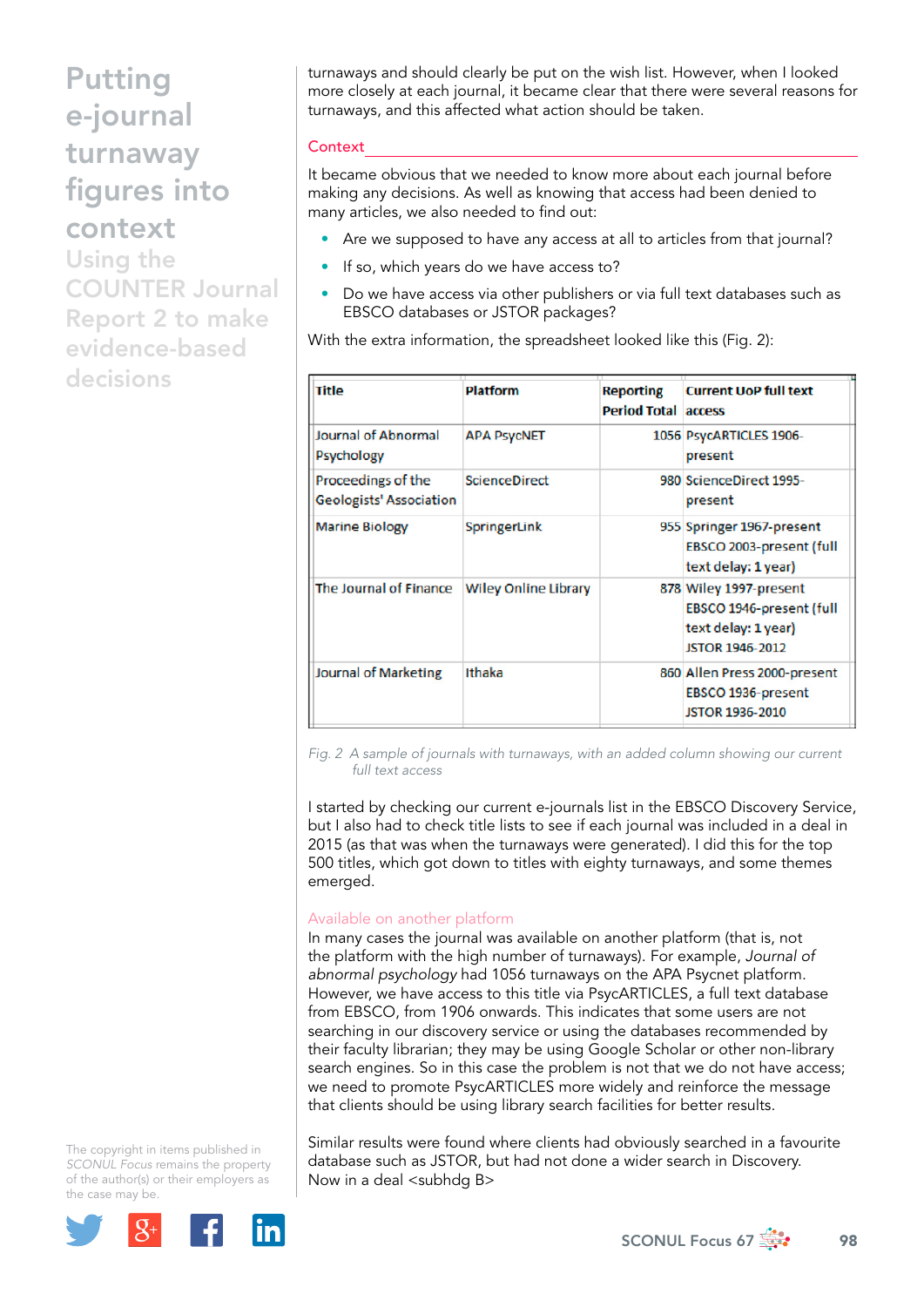Using the COUNTER Journal Report 2 to make evidence-based decisions

Many titles had already been made available for 2016, so no action was needed. The most common issue here was that we bought the Springer NESLi2 deal for 2016 for the first time; this was clearly a worthwhile decision, given the number of titles with turnaways in 2015.

Other titles had been added into a deal or their publisher had been taken over; for example Ergonomics, which we now take as part of our Taylor & Francis deal.

#### Errors

The investigation turned up some errors. For example, according to Discovery we had access to British politics from 2006 to the present; actually we had no access at all, so this was a good opportunity to correct the metadata in Discovery. In other cases the years were wrong, or we had selected the wrong platform.

#### Demand for older articles

For many titles it appeared that we had access, but there were still turnaways. The most common theme here was titles in our Elsevier ScienceDirect package, which generally offers access from 1995 to the present. Assuming that coverage is correct, the figures suggest that clients were trying to access articles that were published before 1995. While we might question why there is high demand for articles that are over twenty years old, there is clear evidence that there is demand, so we should consider purchasing an archive if funds are available.

#### No access to current content

After eliminating titles in all the above categories, I was finally left with a list of potential purchases – what I had originally intended to find. These were titles where we did not have any access at all, or we did not have access to recent content (for example, we might only have access via an EBSCO database with a one-year embargo).

For these titles I obtained an institutional price for the online version, and using this I could calculate a likely cost per use (subscription cost divided by number of turnaways) (Fig.3).

| <b>Title</b>                                                                       | <b>Platform</b>       | <b>Reporting</b><br><b>Period Total access</b> | <b>Current UoP full text</b>                                                | price + VAT | <b>Subscription Likely cost per</b><br>download via<br>publisher platform<br>if we subscribed | <b>Recommended</b><br>actions |
|------------------------------------------------------------------------------------|-----------------------|------------------------------------------------|-----------------------------------------------------------------------------|-------------|-----------------------------------------------------------------------------------------------|-------------------------------|
| <b>Daedalus</b>                                                                    | Ithaka                |                                                | 128 JSTOR 1955-2010                                                         | £115        |                                                                                               | £0.90 Consider<br>purchase    |
| <b>Fertility and Sterility</b>                                                     | <b>ScienceDirect</b>  |                                                | 119 No access                                                               | £1,096      |                                                                                               | £9.21 Consider<br>purchase    |
| International Journal of ingentaconnect<br><b>Performance Analysis</b><br>in Sport |                       |                                                | 116 No access                                                               | £270        |                                                                                               | £2.33 Consider<br>purchase    |
| <b>Human Rights</b><br>Quarterly                                                   | <b>Project MUSE</b>   |                                                | 92 HeinOnline 1981-present<br>(full text delay: 2 years)<br>JSTOR 1981-2010 | £210        |                                                                                               | £2.28 Consider<br>purchase    |
| <b>Annual Review of</b><br><b>Political Science</b>                                | <b>Annual Reviews</b> |                                                | 91 EBSCO 1998-2005                                                          | £210        |                                                                                               | £2.31 Consider<br>purchase    |

*Fig. 3 Calculation of likely cost per use based on turnaway figures and subscription cost* 

We would only want to subscribe if it is likely to be good value for money. For our current individual e-journal subscriptions we use £10 per article download as a benchmark. I used the same benchmark here: if the likely cost per download would be less than £10, I recommended considering a new subscription. If it was over £10, it would be cheaper to get articles via interlibrary loan, so a subscription is not worth considering.

The copyright in items published in *SCONUL Focus* remains the property of the author(s) or their employers as the case may be.